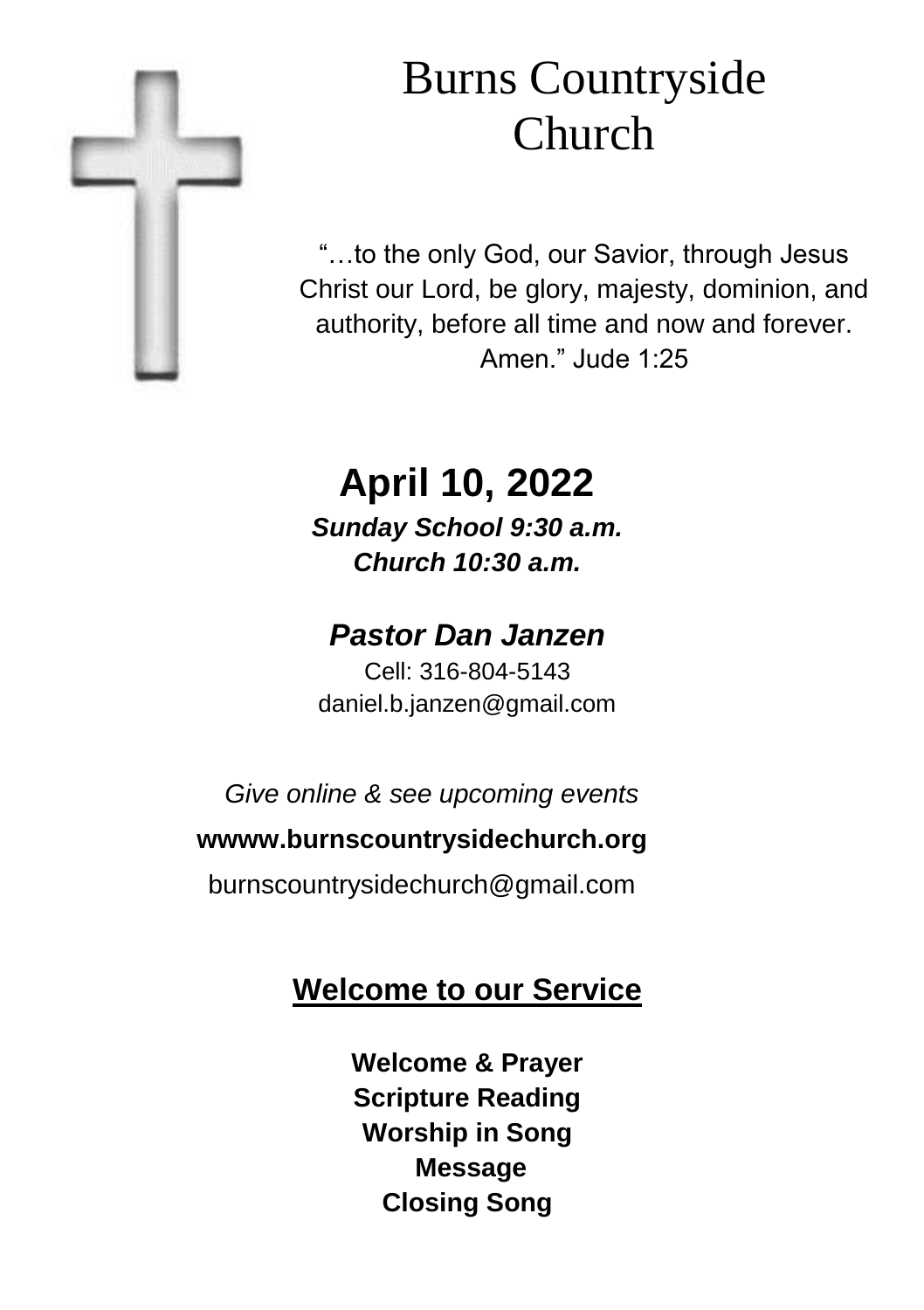### **Today & Announcements**

- Palm Sundav
- Service Leader: Todd Wiebe
- Offering today: General
- Scripture reading: Revelation 7:9-12 Howard Johnson

## **This Week**

- **Tuesday 6:00 a.m.**  Men's Bible Study
- **Wednesday- 6:30 p.m. - 8:00 p.m.**  Youth Group *Sticks and*  Twigs - 7<sup>th</sup> through 12<sup>th</sup> grade
- **Friday- 7:00 p.m.-** Good Friday service at Burns Cornerstone Church
- **Saturday-** Easter egg hunt in the park

## **Upcoming**

- **April 15- 7:00 p.m. April 17- Easter Sunday-** potluck breakfast before service
- **June 6-10-** Vacation Bible School

## **Prayer Requests/Praises**

❖ Gina Britton

.

- ❖ Alice Stuckey
- ❖ Ukrainian/Russian conflict
- ❖ Josh Morgan
- ❖ Harold Lefert
- ❖ Donovan Funk
- ❖ Niomi Thompson
- ❖ Cathy Westfall (Crane)
- ❖ Roberta Tull cancer
- ❖ Eli Parker Jantz family
- ❖ Graber Ministries
- ❖ Melanie's niece Laura
- ❖ Our country, our town, our church & the leaders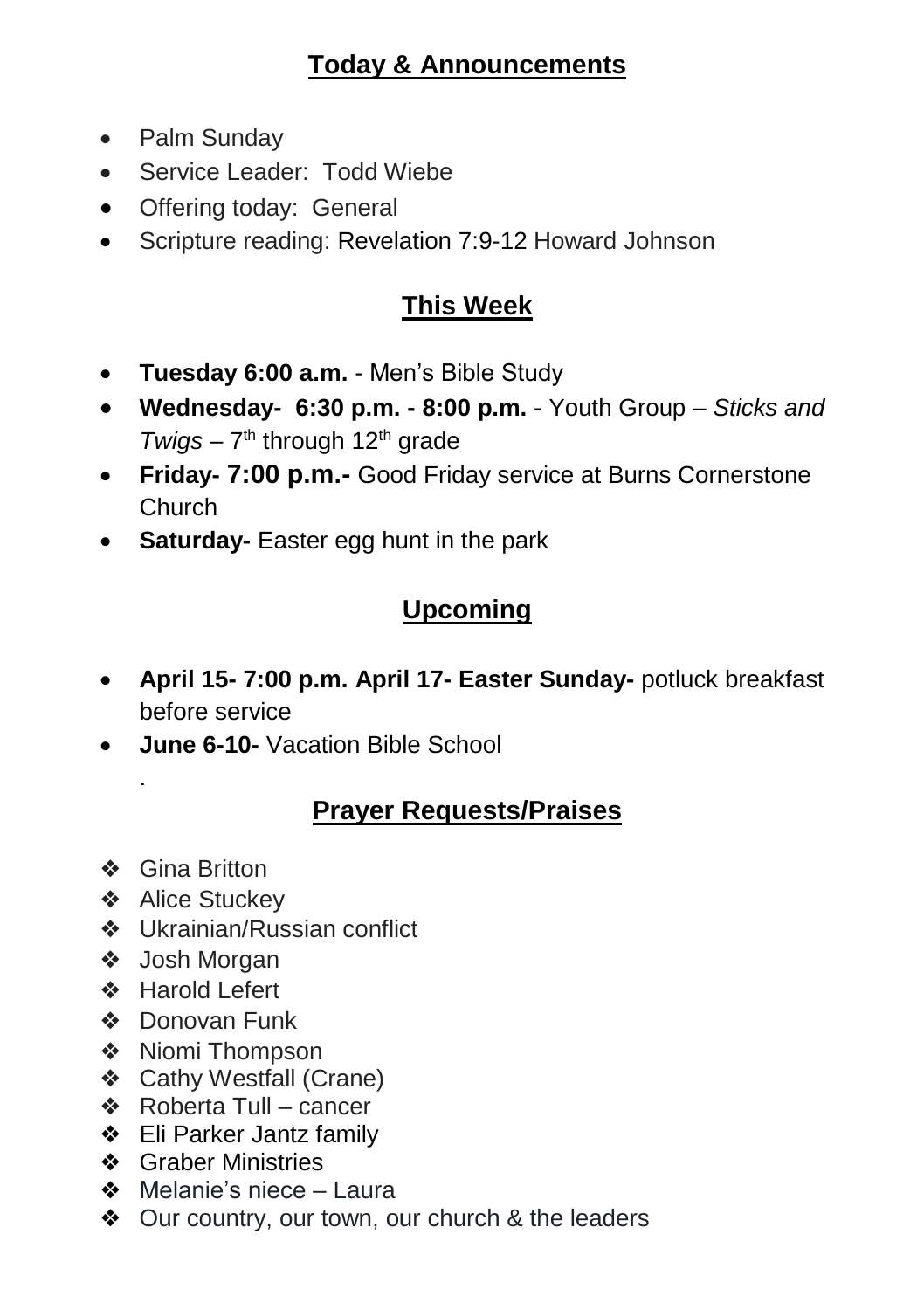**Missionaries:**

- $\blacktriangleright$  Dave and Eileen Barkman Japan
- $\triangleright$  Rudi and Beth Fehr Missouri
- $\geq$  Corv and Leslie Young Golden Spur Ministry
- $\triangleright$  Dennis and Cindy Wiens Middle East Sat 7
- $\triangleright$  Youth Group and Leaders

## *Interested in joining the church? Contact Pastor Dan if you have any questions.*

#### **Church Elders/Shepherds** Glenn Langenegger (Chairman), Larry Goodwin, Dan Walker, Todd Wiebe

## **Verse of the Week**:

Matthew 21:9

The crowds that went ahead of him and those that followed shouted,

"Hosanna[\[a\]](https://www.biblegateway.com/passage/?search=Matthew%2021%3A9&version=NIV#fen-NIV-23836a) to the Son of David!" "Blessed is he who comes in the name of the Lord!" $\omega$ "Hosanna $\omega$  in the highest heaven!"